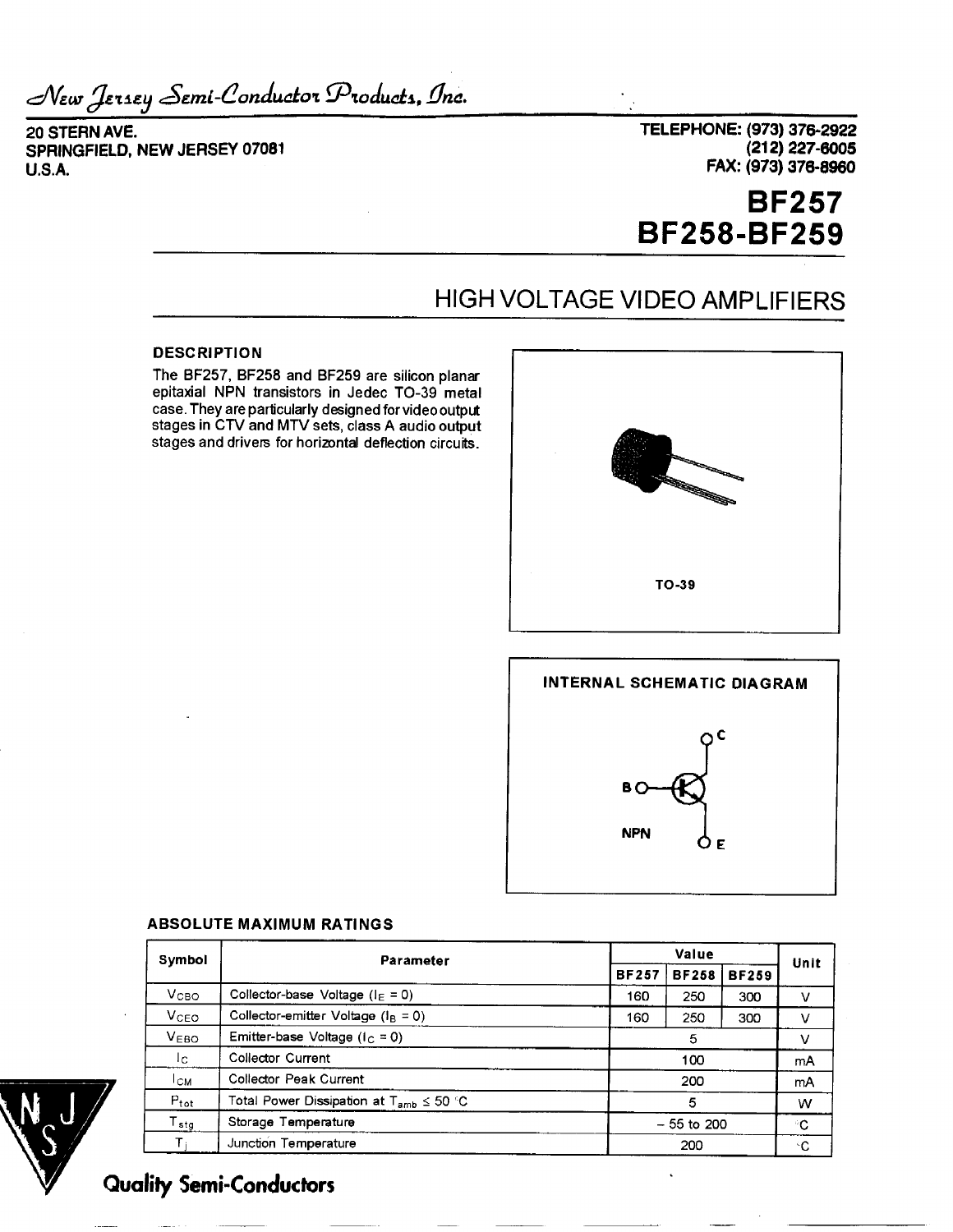### **BF257-BF258-BF259**

### **THERMAL DATA**

| K <sub>th</sub> i-case<br>Kth i-amb | -------<br>Thermal Resistance Junction-case<br>Thermal Resistance Junction-ambient | Max<br>Max | 30 | <b>CM</b><br>CM |
|-------------------------------------|------------------------------------------------------------------------------------|------------|----|-----------------|
|                                     |                                                                                    |            |    |                 |

# **ELECTRICAL CHARACTERISTICS** ( $T_{amb}$  = 25  $°C$  unless otherwise specified)

| Symbol                     | Parameter                                             | <b>Test Conditions</b>                | Min.                                                     | Typ.              | Max. | Unit           |                |
|----------------------------|-------------------------------------------------------|---------------------------------------|----------------------------------------------------------|-------------------|------|----------------|----------------|
| Ісво                       | Collector Cutoff Current<br>$(I_E = 0)$               | for BF257<br>for $BF258$<br>for BF259 | $V_{CB}$ = 100 V<br>$V_{CB}$ = 200 V<br>$V_{CB}$ = 250 V |                   |      | 50<br>50<br>50 | nA<br>nA<br>nA |
| $V_{(BR)}$ CBO             | Collector-base<br>Breakdown Voltage<br>$(I_E = 0)$    | $I_C = 100 \mu A$                     | for $BF257$<br>for BF258<br>for $BF259$                  | 160<br>250<br>300 |      |                | V<br>v<br>v    |
| $V_{(BR)CEO}$ <sup>*</sup> | Collector-emitter<br>Breakdown Voltage<br>$(I_8 = 0)$ | $Ic = 10$ mA                          | for $BF257$<br>for BF258<br>for <b>BF259</b>             | 160<br>250<br>300 |      |                | v<br>V<br>V    |
| $V_{(BR)}$ EBO             | Emittter-base<br>Breakdown Voltage<br>$(I_C = 0)$     | $I_E$ = 100 µA                        |                                                          | 5                 |      |                | $\vee$         |
| $V_{CE (sat)}$             | Collector-emitter<br><b>Saturation Voltage</b>        | $c = 30$ mA                           | $I_B = 6$ mA                                             |                   |      | 1              | V              |
| $h_{FE}$ *                 | DC Current Gain                                       | $I_{C}$ = 30 mA                       | $V_{CE}$ = 10 V                                          | 25                |      |                |                |
| $f_{\rm T}$                | <b>Transition Frequency</b>                           | $1c$ = 15 mA                          | $V_{CE}$ = 10 V                                          |                   | 90   |                | <b>MHz</b>     |
| $C_{re}$                   | Reverse Capacitance                                   | $I_{\rm C} = 0$<br>$f = 1$ MHz        | $V_{CE}$ = 30 V                                          |                   | 3    |                | рF             |

 $\overline{P_{ul}}$   $\overline{P_{ul}}$   $\overline{P_{ul}}$   $\overline{P_{ul}}$   $\overline{P_{ul}}$   $\overline{P_{ul}}$   $\overline{P_{ul}}$   $\overline{P_{ul}}$   $\overline{P_{ul}}$   $\overline{P_{ul}}$   $\overline{P_{ul}}$   $\overline{P_{ul}}$   $\overline{P_{ul}}$   $\overline{P_{ul}}$   $\overline{P_{ul}}$   $\overline{P_{ul}}$   $\overline{P_{ul}}$   $\overline{P_{ul}}$   $\overline{P_{ul}}$   $\overline{P_{ul}}$ 

DC Current Gain.